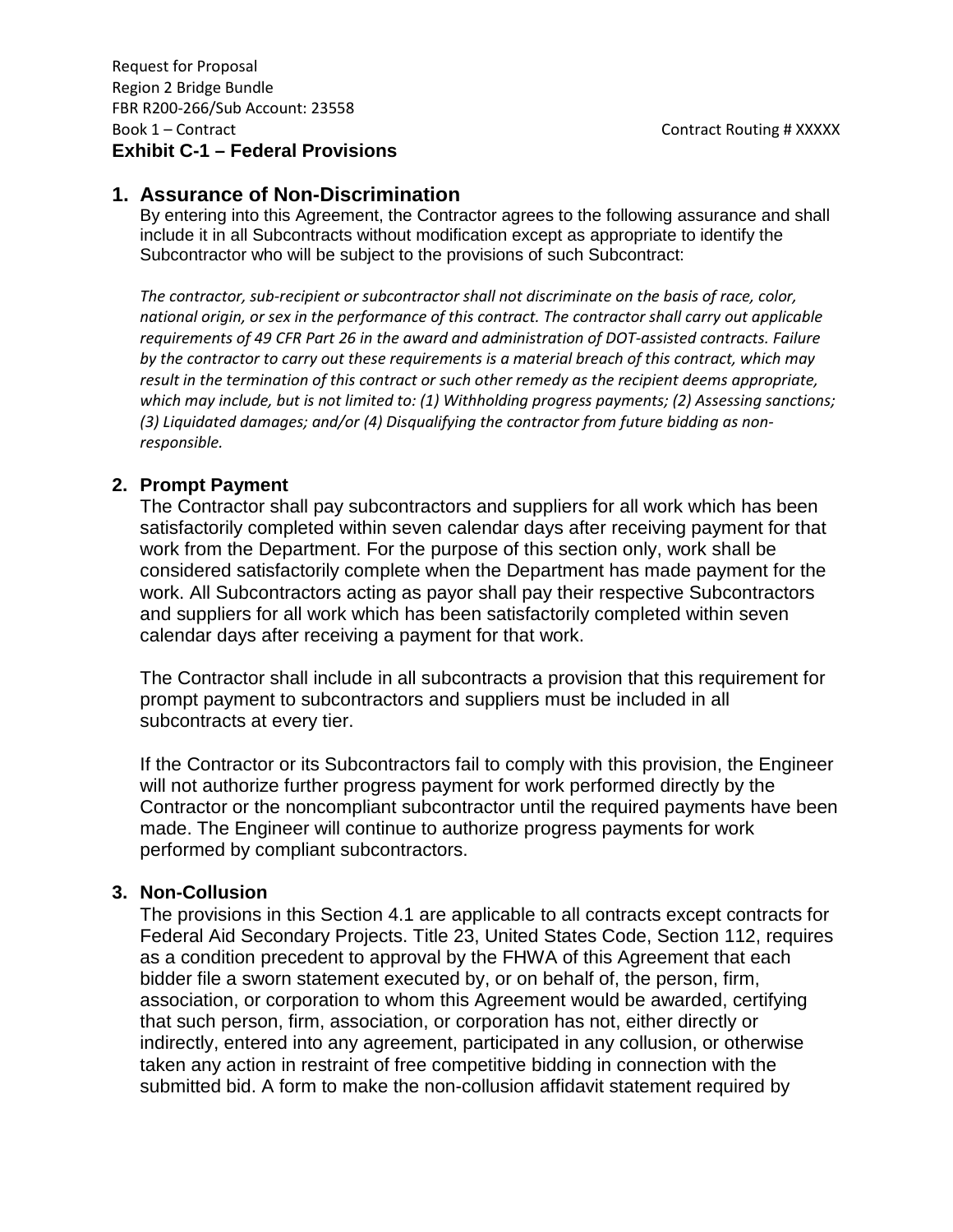## Request for Proposal Region 2 Bridge Bundle FBR R200-266/Sub Account: 23558

Book 1 – Contract Contract Contract Routing # XXXXX

Section 112 as a certification under penalty of perjury rather than as a sworn statement as permitted by 28 U.S.C., Sec. 1746 was included in the Proposal.

## **4. Performance of Previous Contract**

In addition to the provisions in Section II, "Nondiscrimination," and Section VII, "Subletting or Assigning the Contract," of the Form 1273 required contract provisions, Contractor shall cause each Subcontractor and Supplier to comply with the following: The bidder shall execute a CERTIFICATION WITH REGARD TO THE PERFORMANCE OF PREVIOUS CONTRACTS OR SUBCONTRACTS SUBJECT TO THE EQUAL OPPORTUNITY CLAUSE AND THE FILING OF REQUIRED REPORTS in accordance with 41 CFR § 60-1.7(b)(1) and include such certification in the DBE Affirmative Action Program Plan. No request for subletting or assigning any portion of the contract in excess of \$10,000 will be considered under the provisions of Section VII of the required contract provisions unless such request is accompanied by the CERTIFICATION referred to above, executed by the proposed subcontractor.

#### **5. Convict Produced Materials**

FHWA Federal-aid projects are subject to 23 CFR § 635.417, Convict produced materials. Materials produced after July 1, 1991 by convict labor may only be incorporated in a Federal aid highway construction project if such materials have been: (i) produced by convicts who are on parole, supervised release, or probation from a prison, or (ii) produced in a prison project in which convicts, during the 12 month period ending July 1, 1987, produced materials for use in Federal aid highway construction projects, and the cumulative annual production amount of such materials for use in Federal aid highway construction does not exceed the amount of such materials produced in such project for use in Federal aid highway construction during the 12 month period ending July 1, 1987. The Contractor and each Subcontractor shall comply with such requirements and the Contractor agrees to include this section in each Subcontract, without modification except as appropriate to identify the Subcontractor who will be subject to the provisions of such Subcontract.

# **6. Access to Records and Record Retention**

As required by 2 CFR Parts 200 and 1201, and without limiting the Contractor's obligations under Section 22 of the Contract Documents, the Contractor and its Subcontractors shall allow FHWA and the Comptroller General of the United States, or their duly authorized representatives, access to all books, documents, papers, and records of the Contractor and such Subcontractors which are directly pertinent to any grantee, subgrantee or financing contract, for the purpose of making audit, examination, excerpts, and transcriptions thereof. In addition, as required by 2 CFR Parts 200 and 1201, the Contractor and its Subcontractors shall retain all such books, documents, papers, and records for three years after final payment is made pursuant to any such contract and all other pending matters are closed (or, if applicable, for such longer period as is required pursuant to Section 22.4 of the